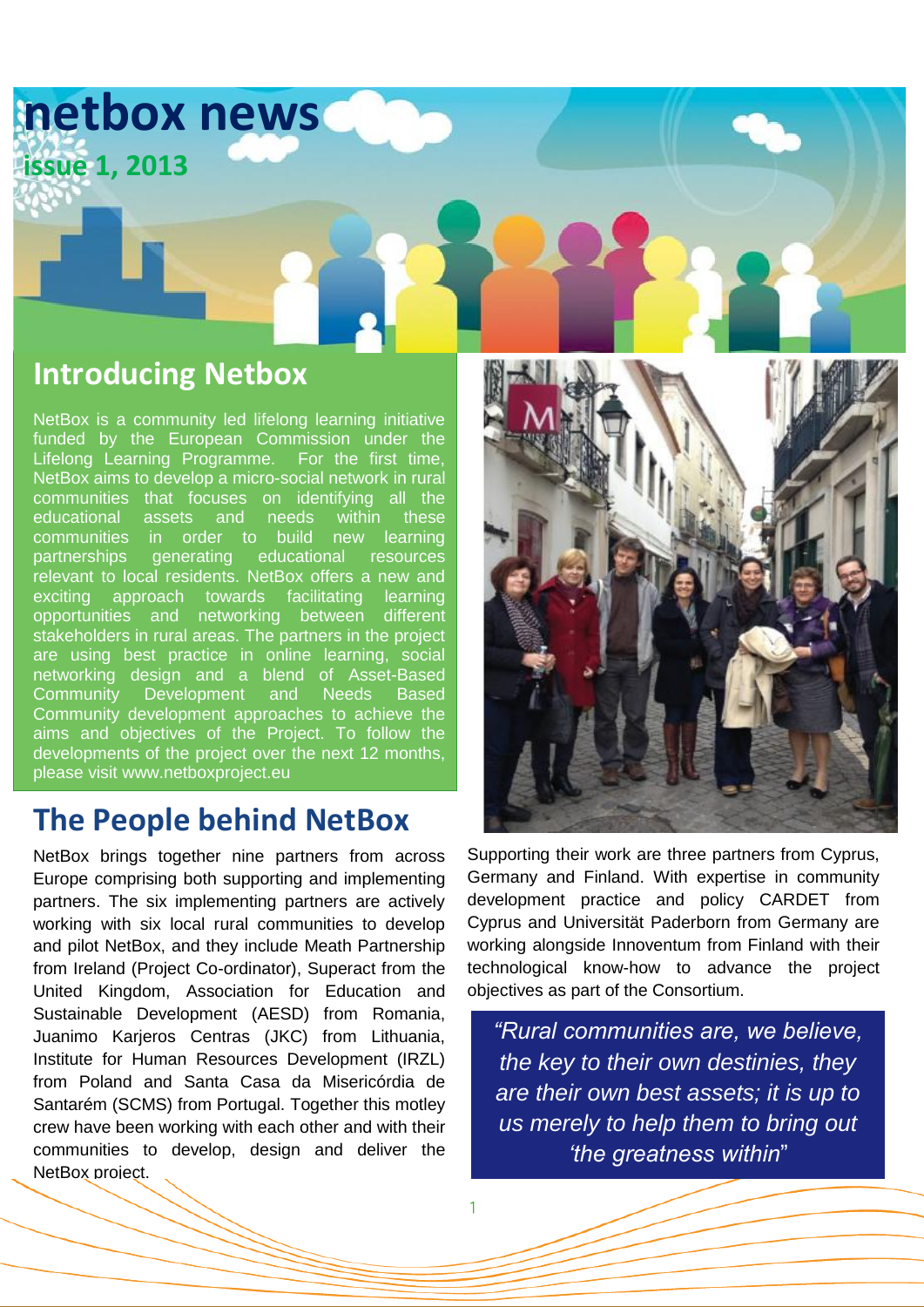# **A Closer Look at the Partners Implementing Partners**

*Meath Partnership* is a county-wide community organisation based in Kells, County Meath with responsibility for the design and implementation of local, rural and community development programme across their region. It specialises in building the capacity of local communities through the design and implementation of a range of projects and programmes tackling persistent incidence of exclusion and disadvantage.

**Superact** is a not-for-profit arts organisation, based in Taunton, Somerset. Working across a range of communities within the UK and internationally it uses the arts to make a significant contribution to people's lives; breaking down barriers, building self-esteem, promoting social inclusion and employability, and providing strong channels of expression and communication where previously they were not well established or perhaps did not exist at all.

*AESD* is an educational centre based in Calarasi, Romania. Its main activities are the implementation of courses for formal and informal lifelong education, building an organised system of mentoring, information provision and training at every stage of adult education.

*Juanimo Karjeros Centras* is a non-governmental organisation based in Kaunas, Lithuania with more than 10 years' experience supporting disadvantaged communities through non-formal education programmes and guidance services. They aim to meet public needs through educational, scientific, cultural, social and legal initiatives.

*IRZL* is a non-profit, non-governmental organisation located in Lublin, Poland. Its mission is to promote and support the sustainable development of local communities and the labour market through targeted education programmes.

**SCMS** is a non-profit, charitable institution acting in the municipality of Santarém, Portugal. The main aim of the organisation is to prevent situations of social exclusion by promoting suitable personal development. SCMS engages with senior citizens, families in distress, community support organisations, youth workers, youth-at-risk, childcare providers and support services for children-in-need.

## **Supporting Partners**

*CARDET* is an independent, non-profit, non-governmental research and development organisation based in Nicosia, Cyprus with partners around the world. Its mission is to inspire next generation education and promote research, innovation and development through evidence-based practices, cutting-edge research and empowered people.



**Innoventum** is a web-development company based in Joensuu, Finland. It has significant experience in developing easy-to-use web-based purposes ranging from e-learning to online shopping and live video streaming. Their goal is to be the forerunner in modern web technologies and web-based solutions.

*Universität Paderborn*, Germany is represented by the Department for Business and Human Resource Education. This department educates students in the first phase of teacher education for the field of adult education, vocational education and training.

## **NetBox in Brief**

The NetBox Project aims "*to pilot and validate a model for educationally self-sufficient rural communities where traditional consumers of educational services can become producers of educational services and content".*

The Project Objectives are to:

 Develop a new model for lifelong learning in small rural communities that considerably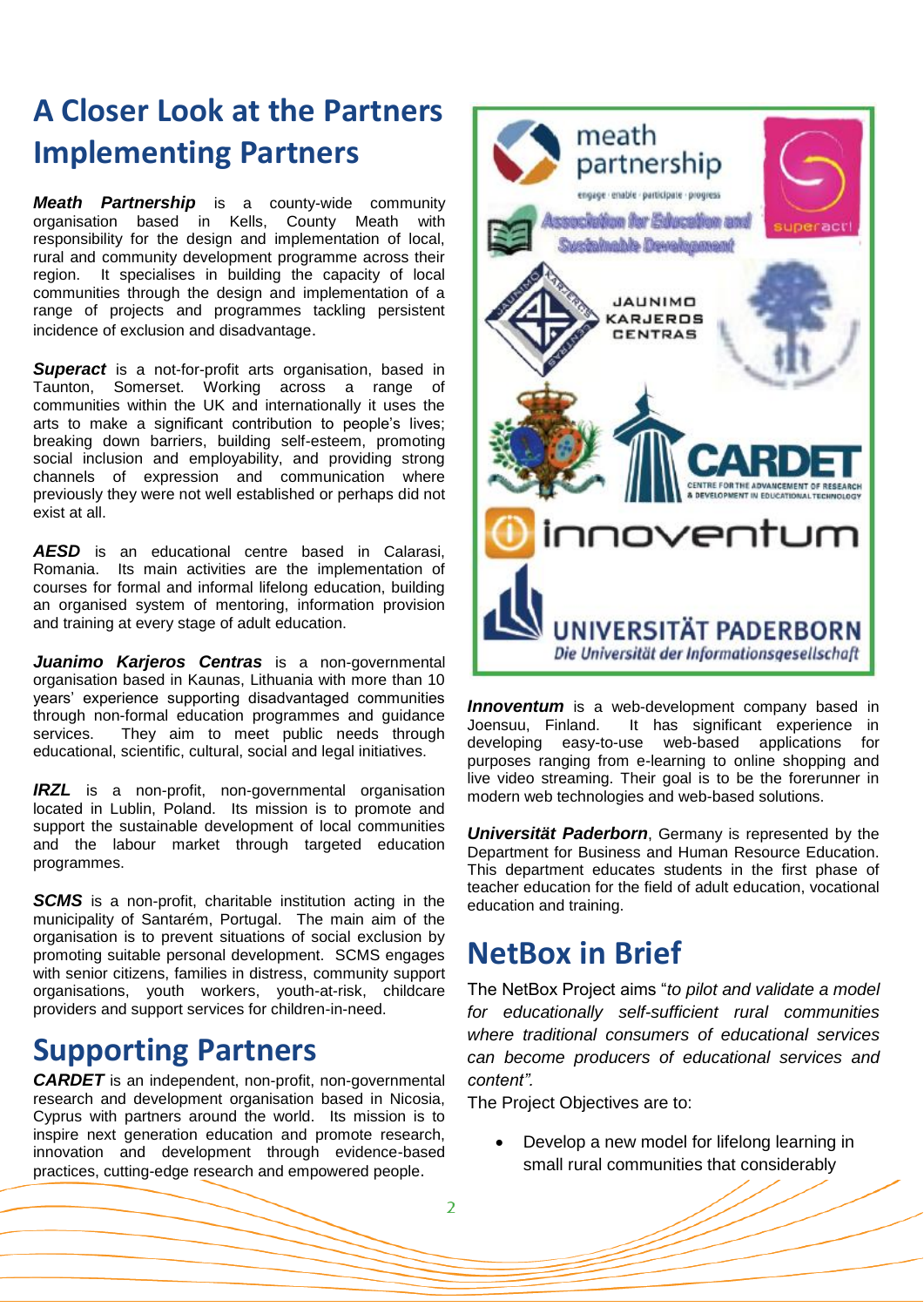increase the range and availability of educational resources and supports

- Create a greater sense of community engaging local residents, business owners and service providers towards a common set of learning goals
- Foster the development of many types of community learning exchanging assets, skills and knowledge
- Enable the growth of new learning partnerships at community level facilitated through easy-to-use and accessible ICT tools
- Promote inter-cultural awareness within the six pilot communities across Europe by linking them through online social networks

#### **Pilot Communities get off to a flying start!**

In order for NetBox to have meaning and be effective as a community led learning initiative; engagement and ownership at community level with local residents, businesses and services providers was essential from the beginning. In the majority of cases, local teams of volunteers formed Local Management Groups to drive project activities and to act as a test-bed for research, trialing and development work. NetBox Champions were born in each of the six pilot rural communities and it is hoped that these residents will continue to take an active part in the project over its lifetime and showcase their experiences at the Final Conference to be held in Poland in Spring 2014.



#### **Meet the Communities at Work…**

*Oldcastle* is situated in the far northwest corner of County Meath, bounded to the north east by County Cavan, to the west by Westmeath and to the south by the natural boundary of the Loughcrew Hills. Oldcastle has a rural population of 2,226 people located within the town and throughout the rural hinterland. There was a need identified during the consultation to provide a training service to the residents of Oldcastle to tackle issues of unemployment. With adequate supports and resources in place, this project can potentially be fundamental in stimulating some undeveloped industries in Oldcastle, like the tourism industry for example. The nature of NetBox means that an open and strong community spirit was needed in order for the resources of the knowledge sharing zone and the Skills Market to be fully exploited. In this regard Oldcastle is the ideal village for which to pilot NetBox. This is the belief held by Meath Partnership but has also been echoed through the community activism and the want for economic stimulus which has been expressed throughout every stage of the community consultation process to date.

*Wiveliscombe* is a town in Somerset, 9 miles from Taunton. With a population of 2,670, it acts as a centre for the surrounding parishes and has a strong independent character. It is a very active community used to taking things into their own hands, and as such it was a very good candidate as a pilot town. For example, 16 bungalows for the elderly and a new children's centre have been created over the past couple of years. The Community Office is open six mornings a week, acting as a focal information point, and for over 12 years residents have produced their own free paper, the Messenger, which is handdelivered by volunteers. There is also a community radio station, 10Radio, as well as a cinema club and every night of the week groups meet for a host of activities. In the community centre, volunteers run a weekly day centre for the elderly and housebound.

*Vale de Figueira, and São Vicente do Paúl*, Portugal are the two communities chosen by the Portuguese partner for the piloting of NetBox. They were chosen because of the close links between the two villages and their close proximity, only 14 kilometers from Santarém. Rural depopulation has been a concern of both communities; however it has affected them both very differently. In the parish of Vale de Figueira, the movement of residents out of the parish has led to the